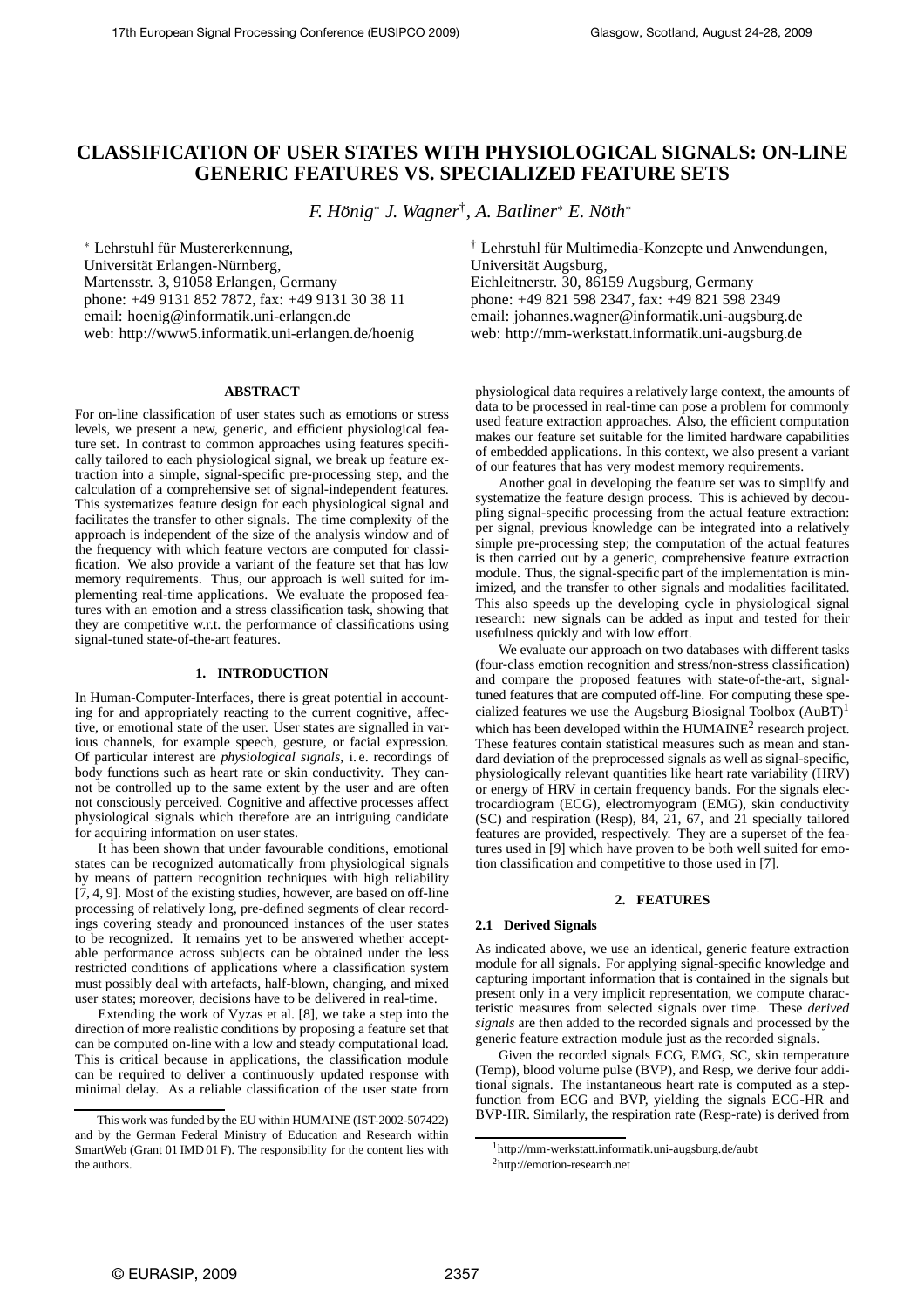the respiratory signal. Finally, the pulse transit time (PTT) computed from ECG and BVP (measured at a finger), which can be regarded as a surrogate parameter of the systolic blood pressure [3], is added. These derived signals can be seen as a more stationary and more explicit representation of important properties of the original signals facilitating subsequent feature extraction.

In the following, the generic features that are extracted from each original and derived signal are outlined. We present two variants of our approach: the set of the *moving features* and the set of the *sliding features*. Both are very efficient in terms of time complexity and thus suited for on-line classification. The sliding features, which are an approximation of the moving features, additionally have very low memory requirements, offering themselves for applications where few memory is to be spent.

#### **2.2 Moving Features**

We denote the *n*-th sample of the current signal by  $x_n$ , the sampling frequency by  $f_s$ , the length of the analysis window in samples by *w*, the step size (distance between successive analysis windows in samples) by *s*, and the frequency with which feature vectors are required for classification by  $f = f_s/s$ . The value of the *i*-th feature for an analysis window ending at  $x_n$  is  $m_{i,n}$ .

To efficiently implement on-line computation, each feature is computed *recursively*, using only its previous value  $m_{i,n-1}$ , the current sample  $x_n$  and a few auxiliary variables where required. As a consequence, the time complexity is *constant* in both *w* and *f* . It depends only on the sampling frequency and is  $O(f_s)$ . In contrast, common approaches using all samples of the current analysis window for calculating a feature have a time complexity of at least  $O(f \cdot w) = O(f \cdot \frac{w}{s})$ . Thus, recursive computation is to be preferred in terms of efficiency if *w* is considerably larger than *s*, i. e. if the overlap of the analysis windows is large. This is the case in on-line physiological signal classification, as a relatively large context is required for a robust decision.

Prototypical for the computations is the moving average  $\mu_{w,n}$ , the mean of the *w* previous values of  $x_n$ ,

$$
\mu_{w,n} = \frac{1}{w} \sum_{i=1}^{w} x_{n-w+i},
$$

which is why this feature set is called *moving features*. A recursive formulation is given by

$$
\mu_{w,n} = \mu_{w,n-1} - x_{n-w}/w + x_n/w. \tag{1}
$$

To store and access the necessary sample history efficiently, a ringbuffer of size *w* is used. When using the update rule given by Equation (1) repeatedly to compute  $\mu_{w,n}$  with finite-precision floatingpoint arithmetic, rounding errors can accumulate for large *w* and render the result useless with time. Our solution is to update the computed value periodically by keeping a second accumulator  $s_n = s_{n-1} + x_n$ . Each *w* steps, the recursively computed estimate of  $\mu_{w,n}$  is substituted by  $s_n/w$  and  $s_n$  is zeroed. Thus, a reasonable degree of numerical stability can be achieved for all features while increasing the computational effort only by a constant factor less than 2. Apart from  $m_{0,n} = \mu_{w,n}$ , also  $m_{1,n} = |\mu_{w,n}|$  and  $m_{2,n} = (\mu_{w,n})^2$  are used as features. A similar scheme is used for the other computed quantities.

 $\mu_{w,n}$  is the mean value of the signal when weighted with a rectangular window of length *w*. The mean values when using a triangular and bell-shaped window are given by

$$
\mu_{w,n}^{(2)} = \mu_{w,n-1}^{(2)} - \mu_{w_2,n-w_1}/w_1 + \mu_{w_2,n}/w_1,
$$
  
\n
$$
w_1 = \lfloor w/2 \rfloor + 1, w_2 = w + 1 - w_1 \text{ and}
$$
  
\n
$$
\mu_{w,n}^{(3)} = \mu_{w,n-1}^{(3)} - \mu_{w_4,n-w_3}^{(2)}/w_3 + \mu_{w_4,n}^{(2)}/w_3,
$$
  
\n
$$
w_3 = \lfloor w/3 \rfloor + 1, w_4 = w + 1 - w_3.
$$

A robust estimate of the derivative of *x* is given by the slope of the regression line for the last *w* values. A recursive formulation is

$$
\delta_{w,n}^{(reg)} = \frac{w-1}{2}(x_{n-w} + x_n) - (w-1)\mu_{w-1,n-1}.
$$

Among other used estimates of the derivative, a smoothed version is given by the auxiliary variable

$$
\mu_{w,n}^{(4)} = \mu_{w,n-1}^{(4)} - \mu_{w_6,n-w_5}^{(3)}/w_5 + \mu_{w_6,n}^{(3)}/w_5,
$$
  

$$
w_5 = \lfloor w/4 \rfloor + 1, w_6 = w + 1 - w_5,
$$

and

$$
\delta_{w,n}^{(4)} = \mu_{w-1,n}^{(4)} - \mu_{w-1,n-1}^{(4)}.
$$

Non-linear measures are the standard deviation  $\sigma_{w,n}$  and the root mean energy  $\sqrt{E_{w,n}}$  determined from

$$
E_{w,n} = E_{w,n-1} - x_{n-w}^2/w + x_n^2/w,
$$
  
\n
$$
\sigma_{w,n}^2 = E_{w,n} - \mu_{w,n}^2.
$$

Minimum and maximum of the last *w* values are approximated, e.g.  $min_{w,n}$  by

$$
min_{w,o,n} = \begin{cases} x_n & n \equiv o \mod w \\ \min(x_n, min_{w,o,n-1}) & \text{else} \end{cases},
$$
  

$$
min_{w,n,k} = \min_{i=0...k-1} (min_{w,[w\cdot i/k],n})
$$

which yields a value between  $min_{w,n}$  and  $min_{[w \cdot (k+1)/k] \setminus n}$  (our current choice is  $k = 10$ ). Further, the median is approximated by

$$
med_{w,n} = \begin{cases} \n med_{w,n-1} < \text{med}_{w,n-1} \\
-c_1 \cdot \sigma_{w,n} & x_n < \text{med}_{w,n-1} \\
\text{med}_{w,n-1} & x_n = \text{med}_{w,n-1} \\
+c_1 \cdot \sigma_{w,n} & x_n > \text{med}_{w,n-1}\n \end{cases}
$$

with  $c_1 = \frac{8}{\pi w}$  chosen such that  $\text{med}_{w,w/2} = 0$  for  $x_n = \text{sgn}(n)$  and  $\alpha \rightarrow \infty$ . Other non-linear quantities use the discrete derivative  $\Delta_n = x_n - x_{n-1}$  and are computed as the moving average of  $|\Delta_n|$ ,  $|\max(\triangle_n, 0)|$ ,  $|\min(\triangle_n, 0)|$ ,  $\triangle_n^2$ ,  $\max^2(\triangle_n^2, 0)$  and  $\min^2(\triangle_n^2, 0)$ analogously to Equation (1). In total, 50 moving features are computed.

## **2.3 Sliding Features**

The features described above have storage requirements proportional to the sample count *w* of the analysis window, or a space complexity of  $O(w)$ . For circumstances where this is not affordable, we present approximations of the features which do not depend on the sample history, thus requiring only an amount of memory *constant* in  $w$ , i. e. they have a space complexity of  $O(1)$ .

The approach is based on the sliding average  $\mu_{\alpha,n}$ , which is why the feature set is called *sliding features*:

$$
\mu_{\alpha,n} = \alpha \cdot \mu_{\alpha,n-1} + (1 - \alpha) \cdot x_n
$$
  
= 
$$
(1 - \alpha) \sum_{i=0}^{\infty} \alpha^i x_{n-i},
$$
 (2)

with  $0 < \alpha < 1$ .  $\mu_{\alpha,n}$  is the mean of the signal when weighted with an infinite, exponentially decaying window with a time constant  $\tau = -1/\ln(\alpha)$ . As a measure for the effective window length, we use the standard deviation of a rectangular and exponential weighting window and set  $\alpha = 1 - 2\sqrt{3}/w$ , which yields an exponentional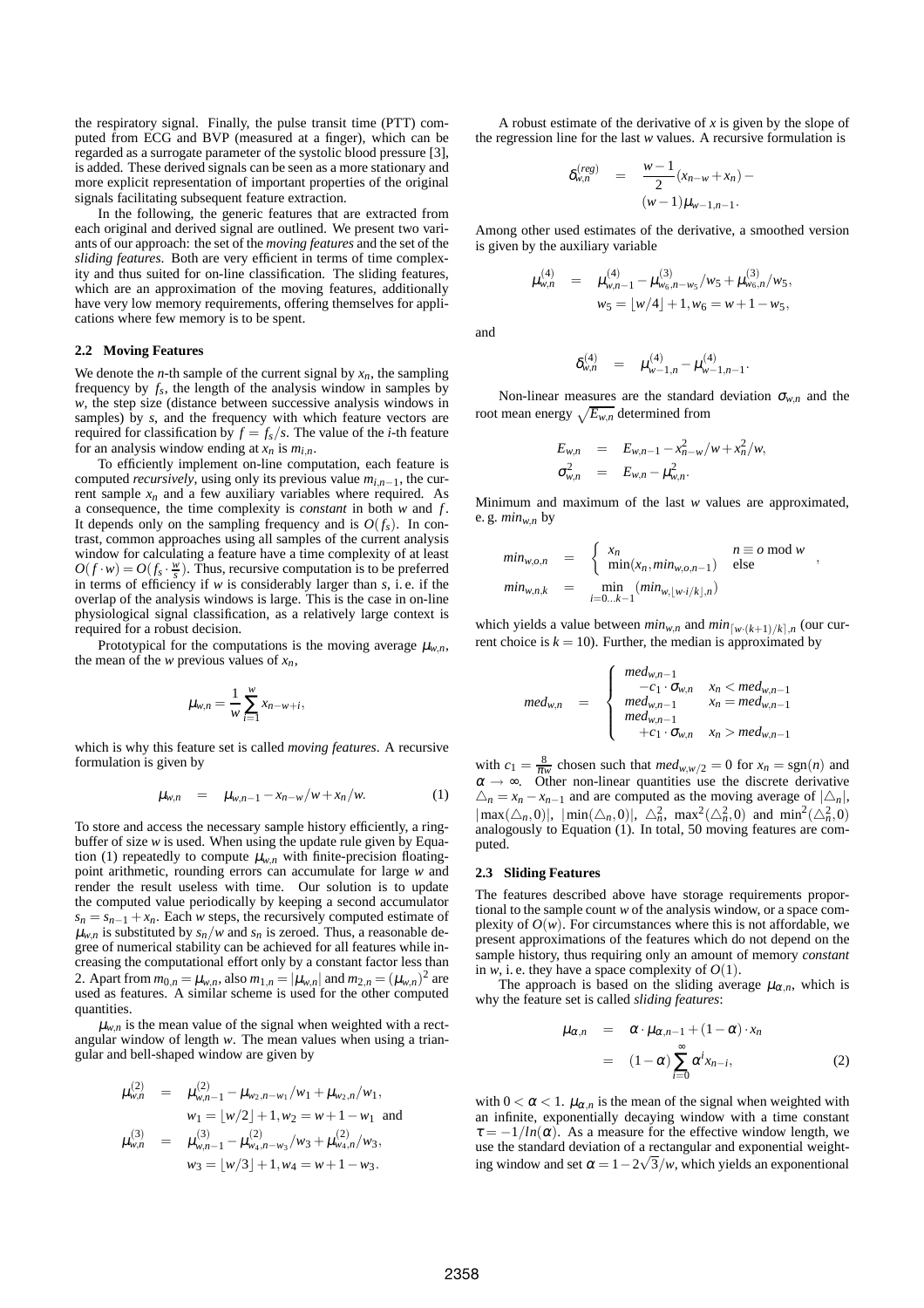window with the standard deviation of a rectangular window of size *w*. This rectangular window contains approx. 97 % of the mass of the exponential window. An update rule using (2) for recursive computation does not suffer from numerical instability. However, due to the fact that the weighting window never actually reaches zero, outlier values of a signal can corrupt the mean value for a long time. Therefore,  $\mu_{\alpha,n}$  is periodically substituted by a value that would result if the exponentially decaying window function was set to zero at 99 % of its mass. Again, a second accumulator is used, increasing the computational effort by less than a constant factor of 2.

In analogy to Equation (2), approximations can be calculated for most moving features. With the auxiliary variable

$$
\mu_{\alpha,n}^{(2)} = \alpha_1 \cdot \mu_{\alpha_1,n-1}^{(2)} + (1-\alpha_1) \cdot \mu_{\alpha_1,n},
$$
  
\n
$$
\alpha_1 = 2\alpha - 1,
$$

smoothed derivatives are given by

$$
\delta_{\alpha,n}^{(2)} = \mu_{\alpha_2,n}^{(2)} - \mu_{\alpha_2,n-1}^{(2)}, \quad \alpha_2 = (\alpha+1)/2, \text{ and}
$$
  
\n
$$
\delta_{\alpha,n}^{(3)} = \alpha_1 \cdot \delta_{\alpha,n-1}^{(3)} + (1-\alpha_1) \cdot (\mu_{\alpha,n}^{(2)} - \mu_{\alpha,n-1}^{(2)}).
$$

For minimum and maximum, we use an approximation, e. g.

$$
min_{\alpha,n} = \begin{cases} x_n & x_n < min_{\alpha,n-1} \\ \alpha \cdot min_{\alpha,n-1} \\ + (1-\alpha) \cdot x_n & \text{else} \end{cases}
$$

.

,

The median is approximated by

$$
med_{\alpha,n} \quad = \quad\n \begin{cases}\n \text{med}_{\alpha,n-1} & \text{if } n < \text{med}_{\alpha,n-1} \\
\text{med}_{\alpha,n-1} & \text{if } n = \text{med}_{\alpha,n-1} \\
\text{med}_{\alpha,n-1} & \text{if } n = \text{med}_{\alpha,n-1} \\
+c_2 \cdot \sigma_{\alpha,n} & \text{if } n > \text{med}_{\alpha,n-1}\n \end{cases}
$$

with  $\sigma_{\alpha,n}$  analog to  $\sigma_{w,n}$  and  $c_2 = \frac{1-\alpha}{\pi/2-1}$  chosen so that  $med_{\alpha,n}$  and  $\mu_{\alpha,n}$  intersect at zero for  $x_n = \text{sgn}(n)$  and  $\alpha \to 1$ . In total, 44 sliding features are calculated.

#### **3. DATA**

For evaluating our approach, we use two datasets posing different classification tasks: the Augsburg database of biosignals (AuDB) which contains physiological recordings of four induced emotions [9], and the DRIVAWORK (DRIving under VArying WORKload) database which contains different stress levels [6].

AuDB has been collected by recording ECG, EMG, SC and Resp of one participant while listening to music that was chosen to induce one of the emotions joy, anger, sadness and pleasure. ECG was sampled at 256 Hz, the remaining signals at 32 Hz. The recordings have been taken in 25 separate sessions on different days. For each session and emotion, a 2-minute segment of data is available, totalling to 200 minutes of data. In [9], one feature vector is computed from each segment and classified with different classifiers. The induced emotion is recognized with accuracies around 80 % in a leave-one-session-out cross-validation. With feature selection applied, recognition rates up to 92 % are achieved.

DRIVAWORK contains recordings of ECG, EMG, SC, Temp, BVP and Resp plus audio and video recordings of participants in a simulated car-drive. ECG and EMG are sampled at 2048 Hz, the other signals at 256 Hz; the data amounts to a total of 15 hours from 24 participants. Relaxed and stressed states have been elicited by giving the participant different tasks, partly on top of a driving task. The structured design of the recordings can be used to derive coarse stress labels. In [6] it is shown that using one minute of physiological data as input, it can be recognized with an accuracy of 89 % in a subject-independent cross-validation whether a stressed

or relaxed state was intended by the experimental setup for a given point in time. For classification, statistical classifiers were applied to the moving feature set of Section 2.2 computed from multiple resolutions.

A continuous estimate of the stress level that is needed for studying real-time classification is provided in DRIVAWORK by a manual annotation from three labellers. It has been created according to the *feeltrace* [1] approach by tracing the perceived stress level on a continuous scale between 0 for maximally relaxed and 1 for maximally stressed while watching and listening to the video and audio recordings of a session. The annotations of two labellers for one participant have a Pearson correlation coefficient of 0.76 on average. In [5], the mean annotated stress rating of a participant is predicted with linear regression from the moving features computed from one minute of physiological data with a Pearson correlation of 0.69 in a subject-independent cross-validation.

#### **4. CLASSIFICATION**

Once the features from each original and derived signal have been computed, they are analysed and combined by the classification system for the final recognition result. Concatenating the feature vectors  $c_j$  from all *S* signals would result in a high-dimensional vector which is disadvantageous for classification. Also, accounting for possible drop-out of a sensor would not be straightforward.

As a solution, we use the concept of *late fusion*, where each signal's feature vector is classified separately and the fusion is implemented by combining the classifiers' outputs. For classification, we apply a statistical approach and use Linear Discriminant Analysis to estimate the conditional probability  $p(c_j|k)$  for class *k*. Taking the (simplifying) assumption of statistical independence, the fusion is carried out by multiplying the class probabilities of the signals:

$$
p(\boldsymbol{c}_1,\boldsymbol{c}_2,\ldots,\boldsymbol{c}_S|k)=\prod_{j=1}^S p(\boldsymbol{c}_j|k).
$$

Note that in this setup, drop-out of signals can trivially be accounted for by omitting the unavailable signals in the multiplication.

More elaborate classification and fusion mechanisms exist, but the goal of our experimental evaluation is to compare different feature sets. For this purpose, it is instructive to choose a fixed, simple and robust setup for classification.

#### **5. EXPERIMENTS AND RESULTS**

We compute the moving and sliding features described in Section 2 and the specialized features supplied by AuBT and test their performance for classifying the target states of AuDB and DRIVAWORK. As a baseline comparison, we also compute results with the simplest possible feature, the raw signal value  $x_n$ . The class-wise averaged recognition rates (CL) are reported.

For the moving and specialized features, we extract features from one minute of physiological data; for the sliding features, the corresponding  $\alpha$  is used according to the rule given in Section 2.3. We simulate on-line processing by only using data from the past, i. e. the analysis window ends at the current point in time. The length of one minute is a compromise between a large context enabling a robust decision and the locality necessary for a quick response to user state changes. The frequency *f* of feature vector computation and classification is 0.1 Hz, i. e. the distance between two consecutive analysis windows is 10 seconds. Note that a faster rate would not increase the computational effort for the moving or sliding features; however, to limit processing time for the AuBT features, this relatively low frequency was chosen.

It should be noted that the specialized features are at a tiny disadvantage as the derived signals used for the sliding and moving features can implicitly contain some context: ECG-HR, for example, has an estimate of the heart rate at its disposal immediately at the start of the analysis window while for the AuBT features, heart rate cannot be estimated until the second R-Peak in the window has been observed.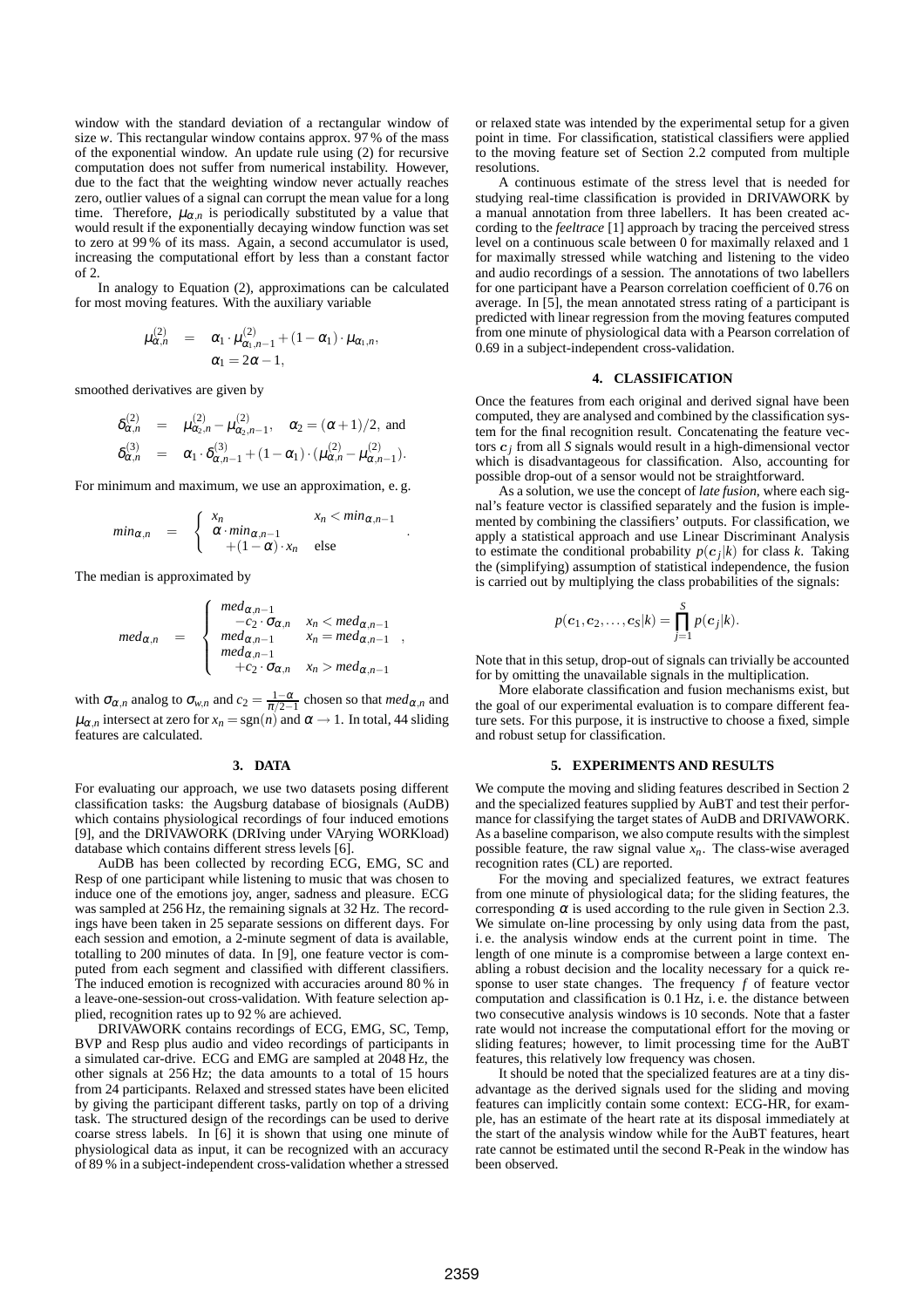| Features           | ECG  | ECG-<br>HR | EMG  | SС   | Resp | Resp-<br>rate | all<br>orig | all orig<br>+derived |
|--------------------|------|------------|------|------|------|---------------|-------------|----------------------|
| raw                | 25.0 | 48.4       | 28.4 | 33.4 | 23.3 | 52.3          | 34.3        | 72.0                 |
| AuBT               | 63.3 |            | 69.1 | 40.9 | 72.3 |               | 80.7        |                      |
| moving             | 49.1 | 60.3       | 63.6 | 45.9 | 66.6 | 65.1          | 72.0        | 78.4                 |
| sliding            | 52.7 | 59.3       | 54.4 | 45.0 | 61.0 | 64.3          | 72.4        | 79.6                 |
| $AuBT +$<br>moving | 62.3 | $66.0*$    | 71.7 | 47.0 | 73.6 | $73.1*$       | 81.1        | $83.4*$              |

Table 1: Recognition rates [%] for the 4-emotion AuDB task with different feature sets and physiological inputs. Row "*raw*" refers to current value of the signal. Row "*AuBT*" uses the features computed by the AuBT toolbox, rows "*moving*" and "*sliding*" the features proposed in Sections 2.2 and 2.3, respectively. In the last row, AuBT and moving features are combined. In each column, results are given for specific physiological inputs. Column "all orig" combines features from the originally recorded signals ECG, EMG, SC, and Resp; "all orig + derived" additionally uses the derived signals ECG-HR and Resp-rate. Note that AuBT does not distinguish between original and derived signals. Therefore, row "*AuBT*" contains no results for derived signals (indicated by "-"), and the results in the last row marked with an asterisk (\*) were obtained by combining moving features from the derived signals with AuBT features from the original signals.

#### **5.1 Evaluation on AuDB**

The experiments on the AuDB corpus were carried out in a leaveone-session-out cross-validation to account for day-to-day variations. Table 1 lists the recognition rates that resulted for this 4 emotion classification task.

When using the trivial feature, the current value of the signal, the resulting recognition rates are close to chance (25 % CL) for the originally recorded signals (cf. row "*raw*", columns "ECG", "EMG", "Sc", "Resp" and "all orig"). For the derived signals (cf. columns "ECG-HR" and "Resp-rate"), results improve; when combining all originally recorded and derived signals (last column), 72.0 % CL results. The specialized features provided by AuDB (row "*AuBT*") reach considerably higher recognition rates for the individual signals. The combination of AuBT features (column "*all orig*") yields 80.7 % CL, which corresponds to about half the error rate of the trivial features computed on all original and derived signals.

Next, the classification performance of the newly proposed moving features (cf. row "*moving*") is compared with that of AuBT. Also the moving features are considerably better than the trivial features, but for the original signals, they do not reach the performance of the AuBT features<sup>3</sup>. For example, the moving features yield 63.6 % CL for EMG while AuBT yields 69.1 % CL. When applied on the derived signals, however, the moving features come close to the performance of AuBT. On ECG-HR, they reach 60.3 % CL which is near the performance of the AuBT ECG features (63.3 % CL). For Resp, this is not so evident; however, when combining the moving features from Resp and Resp-HR, 69.7 % CL are reached (not contained in Table 1), which is again near the performance of the AuBT Resp features (72.3 % CL). Combining the moving features from all original and derived signals, a CL of 78.4 % is reached which is near the performance of all AuBT features (80.7 % CL).

The sliding features are a memory-efficient approximation of the moving features. When comparing the performance of the two variants (cf. rows "*moving*" and "*sliding*"), it turns out that the overall performance is similar. For example, when using all input modalities, the sliding features yield 79.6 % CL, even a little better than the result of the moving features (78.4 % CL).

Finally, the moving features were combined with the AuBT features to see whether complementary information is coded by the feature sets (cf. last row). This seems indeed to be the case: regardless of whether the physiological inputs are used separately or in combination, joining AuBT and moving features always<sup>4</sup> yields better results than any of the feature sets alone. For example, when using all inputs together, the resulting recognition rate of 83.4 % clearly exceeds the performance of the moving features and AuBT features alone (78.4 % and 80.7 %, respectively).

# **5.2 Evaluation on DRIVAWORK**

In the experiments on the DRIVAWORK corpus, the continuous stress level annotation was used to define a binary stress/non-stress classification task: the ratings were mean-variance-normalized per labeller, averaged, and then discretized with threshold zero. The resulting target classes are almost balanced (52 % stress). Due to the complexity of the task, inter-rater agreement is not too high: Cohen's  $\kappa$  is 0.44 for the individual labels; mean class-wise agreement is 74.7 % when comparing one labeller with the remaining labellers in turn.

AuBT currently provides specialized feature sets for ECG, EMG, SC and Resp. Our generic approach, however, can be applied to all signals available in DRIVAWORK. To account for this, experiments on DRIVAWORK were carried out for different input sets: "all-AuBT" comprising ECG, EMG, SC and Resp, and "all", additionally covering BVP and Temp. Table 2 lists the results of the experiments which have been obtained in a leave-one-subjectout cross-validation to estimate subject-independent classification performance.

As in the experiments above, the trivial feature (cf. row "*raw*") yields recognition rates close to chance (50 % CL). The AuBT features (cf. row "*AuBT*") in combination reach 72.5 % CL. Again, the moving features (cf. row "*moving*") on the original signals do considerably better (65.7 % CL when combined, column "all-AuBT orig") than the trivial features, but only when adding the derived features, results comparable to AuBT are achieved. This time however, the moving features (73.6 % CL, column "all-AuBT orig + derived") are slightly better than the AuBT features (72.5 % CL).

Apart from the signals that AuBT currently accounts for (input set "all-AuBT"), DRIVAWORK contains also recordings of BVP and Temp. Adding these inputs (last two columns), the performance of the moving features rises from 65.7 % CL to 71.2 % CL in case of the original signals (cf. column "all orig") and from 73.6 % CL to 74.5 % CL when using derived signals as well (cf. last column).

Next, the sliding features (cf. row "sliding") were studied as an approximation of the moving features. As in the evaluations on AuDB, their performance is similar. For example, when using all original and derived signals (last column), the sliding features (74.3 % CL) perform nearly equal to the moving features (74.5 % CL).

Combining the moving and AuBT features (last row) generally improves results, but not as clearly as was the case in the AuDB evaluations. The combination of all moving features with all AuBT features gives the best observed result (74.6 % CL, last column), minimally better than the moving features alone (74.5 % CL).

<sup>&</sup>lt;sup>3</sup>SC is an exception and is utilized better by the new features: they give 45.9 % CL while the AuBT for SC only gains 40.0 % CL.

 $4$  with the exception of ECG, where the score 62.3 % for the combination is lower then the score 63.3 % CL for AuBT alone